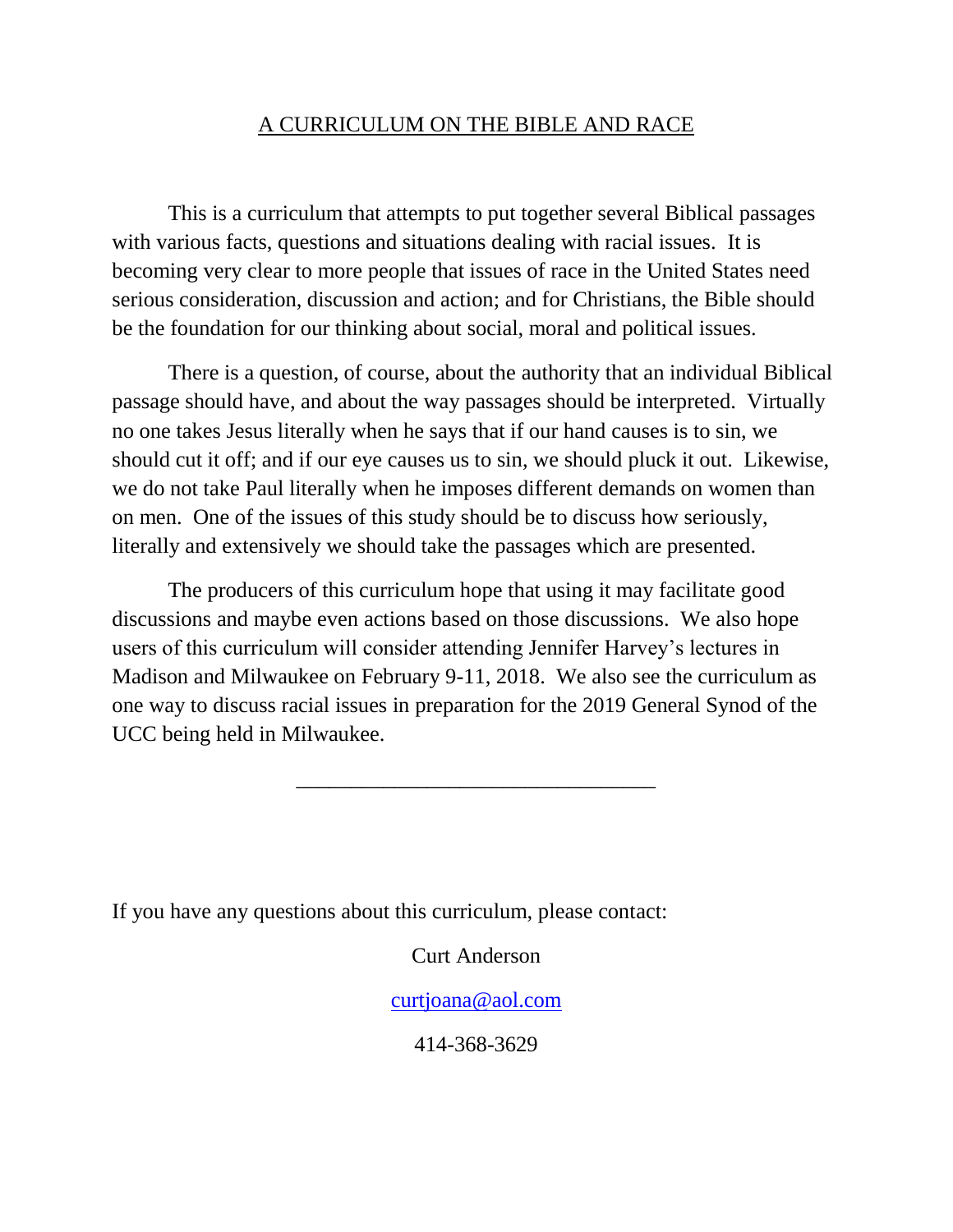### SESSION 1 – Race, and Loving Our Neighbors

In Waking Up White, Debby Irving says: "In our racialized social scheme, white people have been given not only better access to America's goods and services but also disproportionate amounts of comfort, safety and choice, including the ultimate choice – whether or not to deal with racism."  $(p. 177)$ 

In the same book, she compares racism with childhood bullying. She says:

*Today's anti-bullying pedagogy describes three roles: 1-bullies, 2 victims, and 3-bystanders. Traditionally the approach has been to reprimand the bully and console the victim while ignoring the bystanders…. More recently, educators and psychologists recognized that the real power rests in empowering bystanders to become allies in the fight to eliminate childhood bullying….*

*If Racism were a person, it would definitely be a bully. Opportunities abound for white people to move out of the bystander role and into the ally role in an effort to prevent racism from getting fueled and refueled every day….* 

*White people are often the ones to be in the position to see the problem in action – policies being developed, hiring strategies being planned, or even racist jokes being tossed around. All these are moments when we have a choice: Do I remain a bystander and stay silent? Or do I become an ally and ask the hard questions about how this might affect the range of people in our community or organization?* (pp. 219-220)

In Matthew 7:12, Jesus shares the Golden Rule: "In everything do to others as you would have them do to you."

In Matthew 16:21-26, Jesus tells us followers that they must undertake hard tasks: "If any want to become my followers, let them deny themselves and take up their cross and follow me."

In the 5<sup>th</sup> chapter of Galatians, Paul says the following: "For freedom Christ" has set us free…. For you were called to freedom, brothers and sisters, only do not use your freedom as an opportunity for self-indulgence, but through love become servants to one another."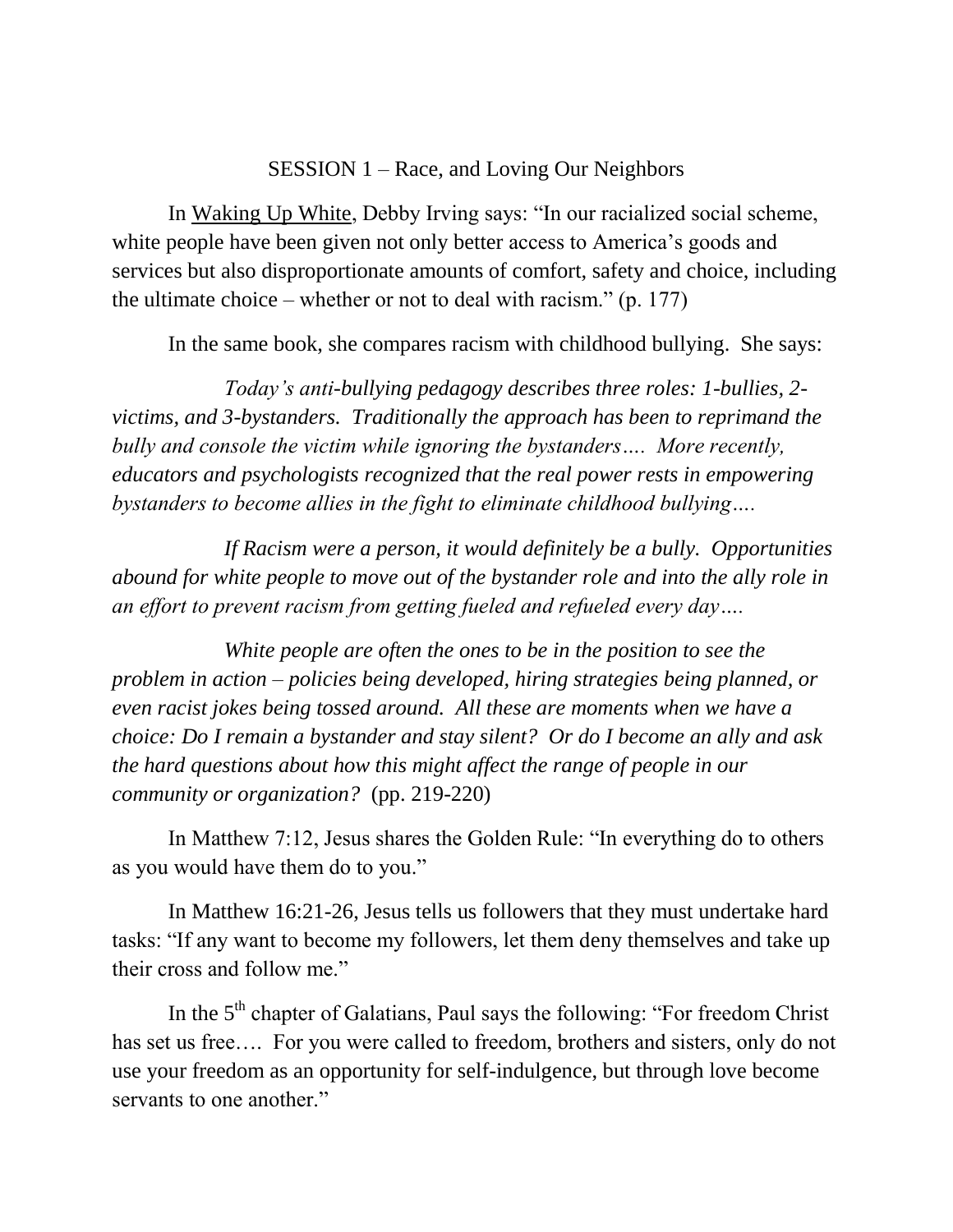Luke 10:25-37. Jesus told the Parable of the Good Samaritan in a culture in which Jews and Samaritans hated each other. In making a Samaritan a good person, indeed someone who loves a neighbor, Jesus went against hundreds of years of teaching in both traditions. "There are countless modern parallels to the Jewish-Samaritan enmity – indeed, wherever people are divided by racial and ethnic barriers…. It's not the person from the radically different culture on the other side of the world that is hardest to love, but the nearby neighbor whose skin color, language, rituals, values, ancestry, history, and customs are different from one's own." (Bible.org)

How hard is it for you to love the neighbors in our city, state and country who are different from you – people of color, refugees and immigrants, people on welfare, unwed teenage mothers, etc.?

Do these Biblical passages encourage you to love all people? How do you practice that love now?

Have you ever felt called, as a Christian, to do something or act in a certain way that was really hard for you? How did that go?

If you were in the position that Black people in America are in (as described in this curriculum), how would you want society in general, and white people in particular, to treat you? (This question could be considered in each session.)

\_\_\_\_\_\_\_\_\_\_\_\_\_\_\_\_\_\_\_\_\_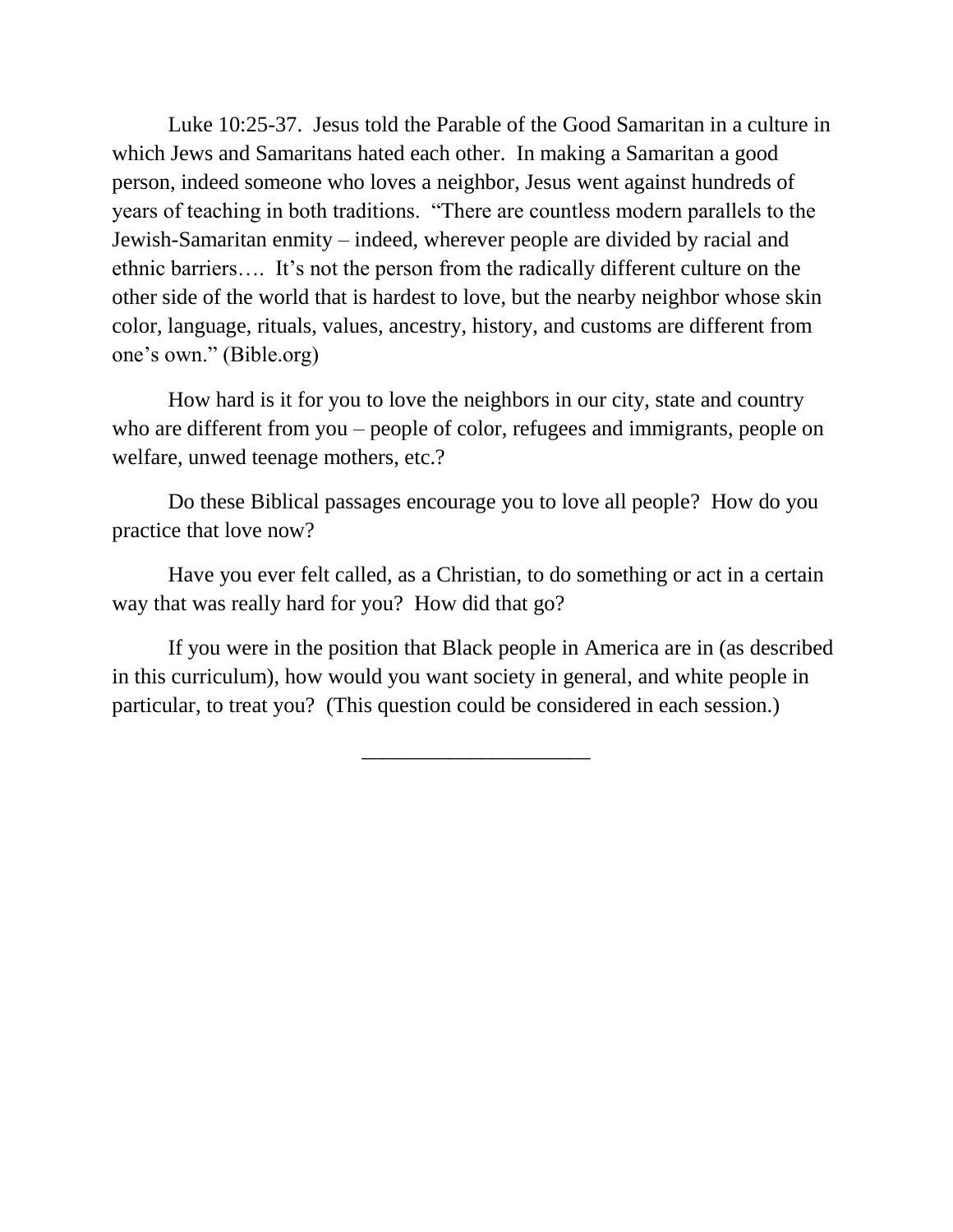### SESSI0N 2 – Money, Race, and Christian Teaching

At the end of the Civil War in1865, African-Americans owned 0.5 percent of the total wealth of the United States. In 1990, African-Americans owned only 1 percent of the total wealth of the U.S. (Dear White Christians, p. 196). The Pew Research Center says that in 2013, the median white household had 12.9 times as much wealth as the median black household. The median white household was worth \$141,900; the median black household was worth \$11,000. (UCC curriculum "White Privilege: Let's Talk," p. 80)

In Luke 3:10, John the Baptist was asked how people should respond to his teaching. His reply was as follows: "Whoever has two coats must share with anyone who has none; and whoever has food must do likewise."

In Luke 19:1-10, Zacchaeus says that he will give half of his possessions to the poor; and if he has defrauded any one of anything, he will pay them back 4 times what he took from them. It is important to remember that Zacchaeus accumulated his money unjustly, through a Roman-controlled oppressive taxation system. So the giving and the 4-fold paying back was not charity, it was simply justice – repairing the harm he and the taxation system had done to people.

In a story in Matthew 19:16-26. Jesus said, "It is easier for a camel to go through the eye of a needle than for a rich person to enter the Kingdom of God."

I Timothy 6:9-10 says "the love of money is the root of all kinds of evil."

After you have read these Biblical stories, think about this: what does Jesus' and the Bible's attitude toward money and wealth seem to be?

Why or how do money and wealth get in the way of Christian discipleship?

How are Christians supposed to use their money?

Do the statistics about black and white wealth in the U.S. give you any ideas about how Christians and churches might respond to that situation? For every example of charity you think of, please also try to think of the same work in terms of justice – repairing the harm that has been done to people of color.

\_\_\_\_\_\_\_\_\_\_\_\_\_\_\_\_\_\_\_\_\_\_\_\_\_\_\_\_\_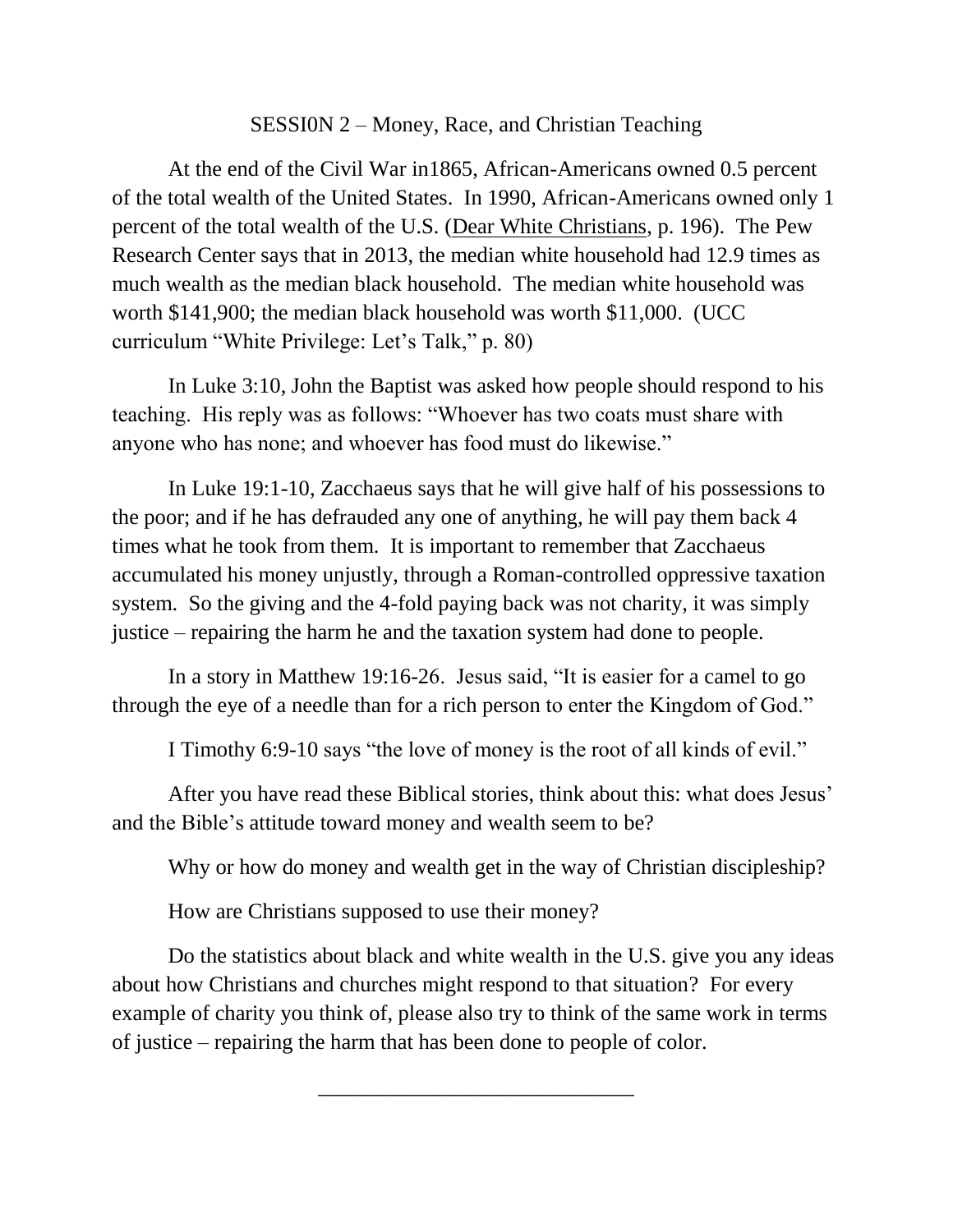#### SESSION 3 – Race and Imprisonment

#### In The New Jim Crow, the author Michelle Alexander says the following:

*Studies show that people of all colors use and sell illegal drugs at remarkably similar rates. If there are significant differences in the surveys to be found, they frequently suggest that whites, particularly white youth, are more likely to engage in drug crime than people of color. This is not what one would guess, however, when entering our nation's prisons and jails, which are overflowing with black and brown drug offenders. In some states, black men have been admitted to prison on drug charges at rates 20 to 50 times greater than those of white men. And in major cities wracked by the drug war, as many as 80 % of young African-American men now have criminal records and are thus subject to legalized discrimination for the rest of their lives.*

*Although crime rates in the United States have not been markedly higher than those of other Western countries, the rate of incarceration has soared in the United States while it has remained stable or declined in other countries…. Today, due to recent declines, U. S. crime rates have dipped below the international norm. Nevertheless, the United States now boasts an incarceration rate that is 6 to 10 times greater than that of other industrialized nations – a development directly traceable to the drug war. The only country that even comes close to the American rate of incarceration is Russia, and no other country in the world incarcerates such an astonishing percentage of its racial or ethnic minorities.* (pp. 7-8)

Isaiah 61 is part of what some scholars call "Third Isaiah." It was written after the end of the Babylonian Exile , when Israelites who had been exiled to Babylon were allowed to return to Israel and Jerusalem, and begin rebuilding their city and their land. Isaiah 61:1-11 describes God's mission to Zion through the sending of God's prophet, and it describes what will become of God's people. It includes these words:

*The Spirit of the Lord God is upon me, because the Lord has anointed me; he has sent me to bring good news to the oppressed, to bind up the brokenhearted, to proclaim liberty to the captives, and release to the prisoners; to proclaim the year of the Lord's favor.*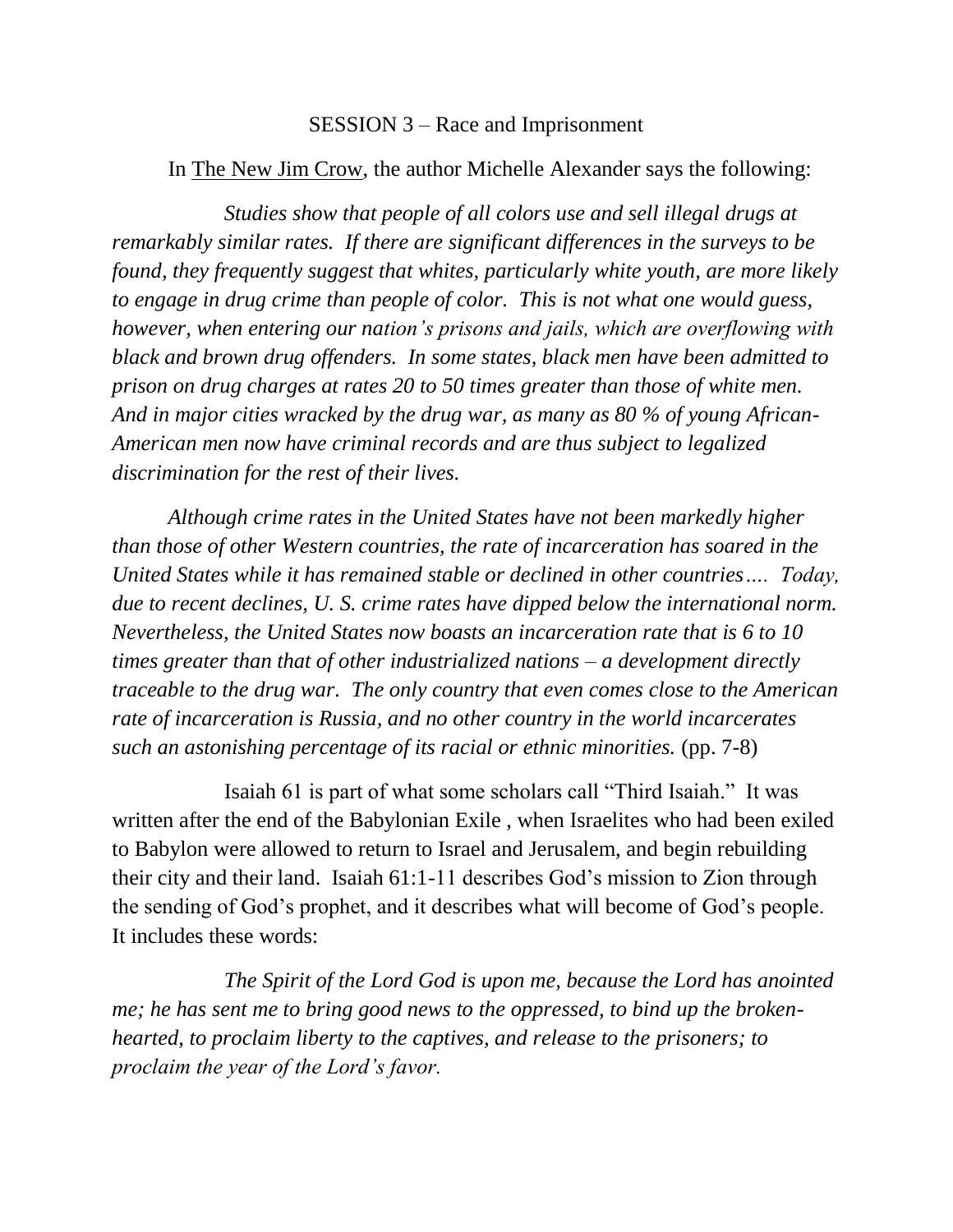These are words of hope for the renewal of Israel after years of exile. Jesus read these words of Isaiah at the beginning of his ministry, and then he told the people in the synagogue that that scripture had been fulfilled in their hearing. Here is Luke 4:18-19, where he quotes the words of Isaiah: "The Spirit of the Lord is upon me, because he has anointed me to bring good news to the poor. He has sent me to proclaim release to the captives and recovery of sight to the blind, to let the oppressed go free, to proclaim the year of the Lord's favor." After reading this, he rolls up the scroll of scripture, gives it back to the attendant and sits down. And then he says to them: "Today this scripture has been fulfilled in your hearing." Jesus is taking upon himself the role of the fulfiller of God's mission to Israel.

I would ask us to focus on God's will of bringing liberty for the captives, release of the prisoners, letting the oppressed go free.

Do you think Jesus' love extends as strongly and powerfully to people in jail or prison as it does to others?

Have you ever considered Jesus' words as applying to captives and prisoners in today's world?

If Michelle Alexander is right that the extremely higher rate of incarceration of black people in America is unjustified, do you think this unfair treatment of black people matters to Jesus? If so, how would Jesus have us proclaim "release to the prisoners, liberty to the captives"? How literally do you think we should understand and enact those words?

As you look at and relate to people of color, do you see Jesus in them? Please say how this happens for you.

\_\_\_\_\_\_\_\_\_\_\_\_\_\_\_\_\_\_\_\_\_\_\_\_\_\_\_\_\_\_

As you think about people in prison, do you see Jesus in them?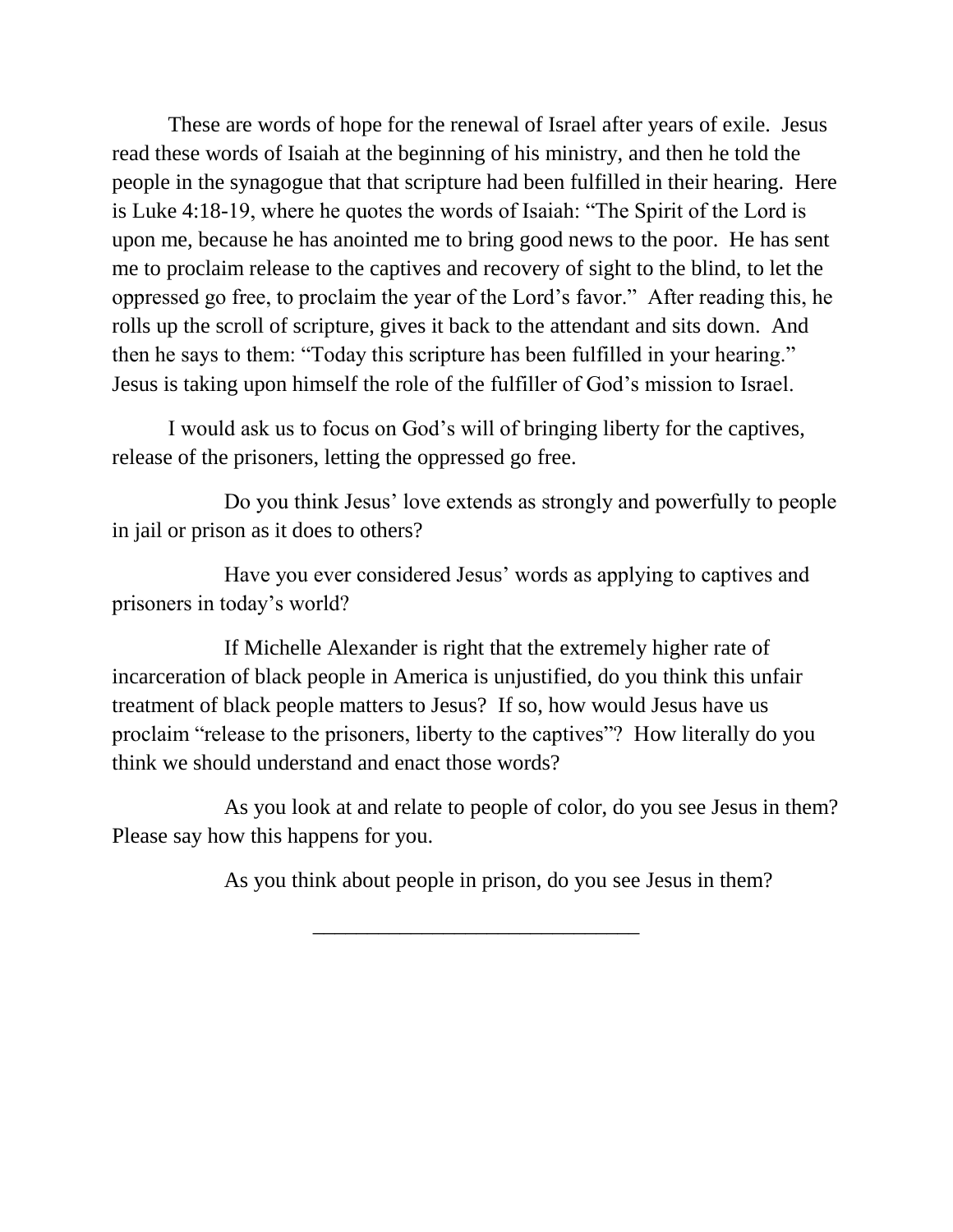### SESSION 4 – Seeing Jesus in Other People

In an article in the New York Times in March of 2017, Jennifer Harvey (author of Dear White Christians) talks about her own daughter learning that George Washington owned slaves. Then she says the following:

*For those of us raising children, the future couldn't be more on our minds. With the news full of reports about vandalized Jewish cemeteries and mosques on fire, police officers who terrorize and endanger black and Latino children, and engineers from India being shot while enjoying a meal after work, it's tempting to shut off the radio and turn off the TV…. But it's more critical than ever that we talk about difficult and morally complex issues with our children.*

*When we don't talk honestly with white children about racism, they become more likely to disbelieve or discount their peers when they report experiencing racism. "But we're all equal" becomes a rote response that actually blocks white children from recognizing or taking seriously racism when they see it or hear about it….* 

 *The consequences are akin to what happens when you breathe in polluted air. Not realizing the pollution is there doesn't mean it doesn't affect you. White children are exposed to racism daily. If we parents don't point it out,… over time our children are more likely to accept racist messages at face value. When they see racial inequality – when the only doctors or teachers they see are white, or fewer kids in accelerated classes are black, for example – they won't blame racism. Instead, they'll blame people of color for somehow falling short.*

In Matthew 25:31-46, Jesus tells a story about some people who fed the hungry, gave drink to the thirsty, welcomed a stranger, gave clothes to someone who had none, took care of someone who was sick, and visited someone who was in prison. Jesus then said that as the people did this for one of the least of these (or did not do it for one of them), they did it (or did not do it) to him. In other words, Jesus said that when we see people who seem to be in some kind of trouble or need, we are actually looking at him.

In these Biblical passages (and in other places in the Gospels), what is Jesus' attitude toward those who are on the bottom of the social or economic ladder?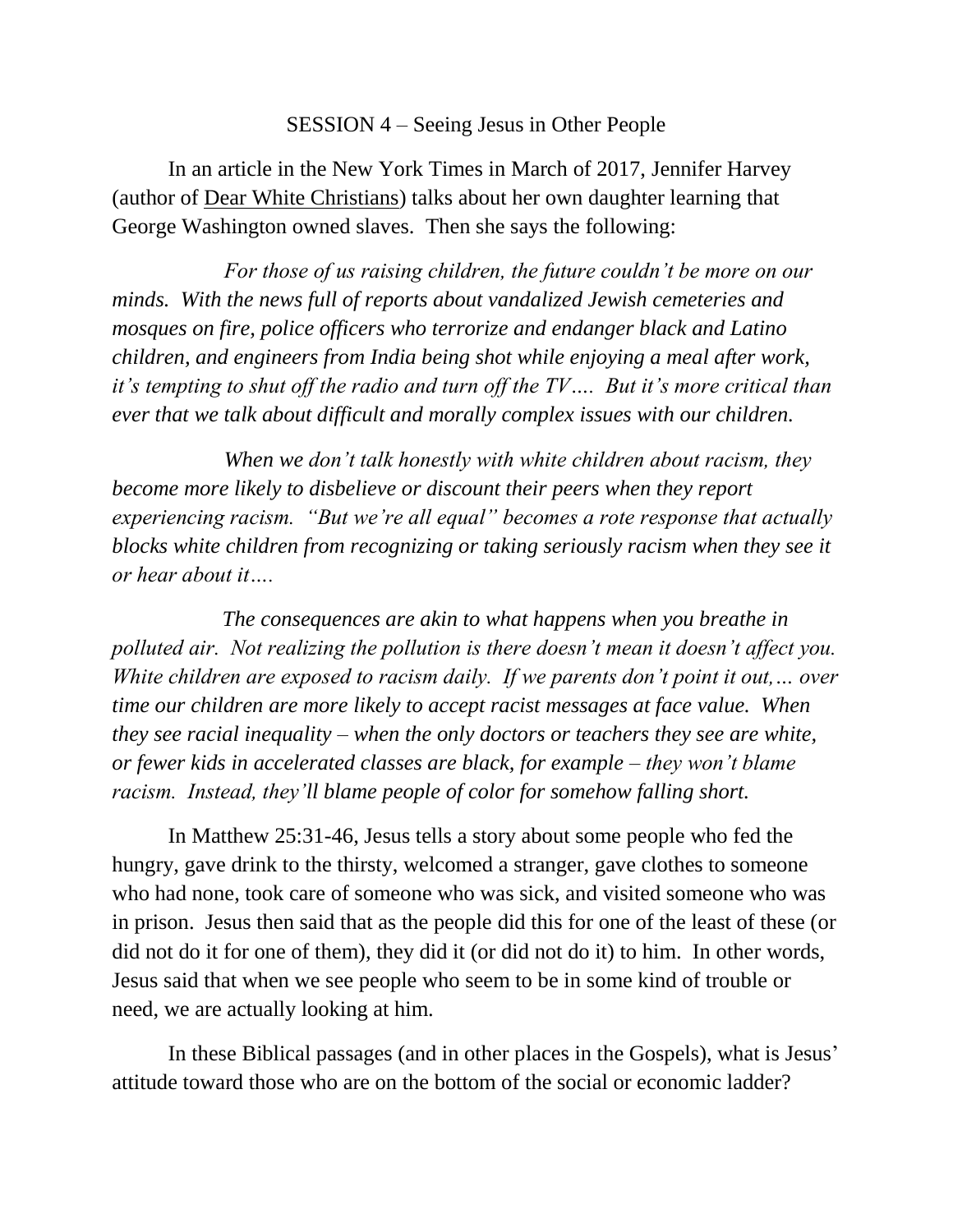What does it mean that Jesus seems to completely identify himself with those who are on the bottom?

If Jesus identifies himself with those on the bottom of the social and economic ladder, who would he be identified with today?

How do we respond to this idea that Jesus identifies himself with the last and the least?

How can we practice seeing Jesus in our poorest and neediest neighbors?

\_\_\_\_\_\_\_\_\_\_\_\_\_\_\_\_\_\_\_\_\_\_\_\_\_\_\_\_